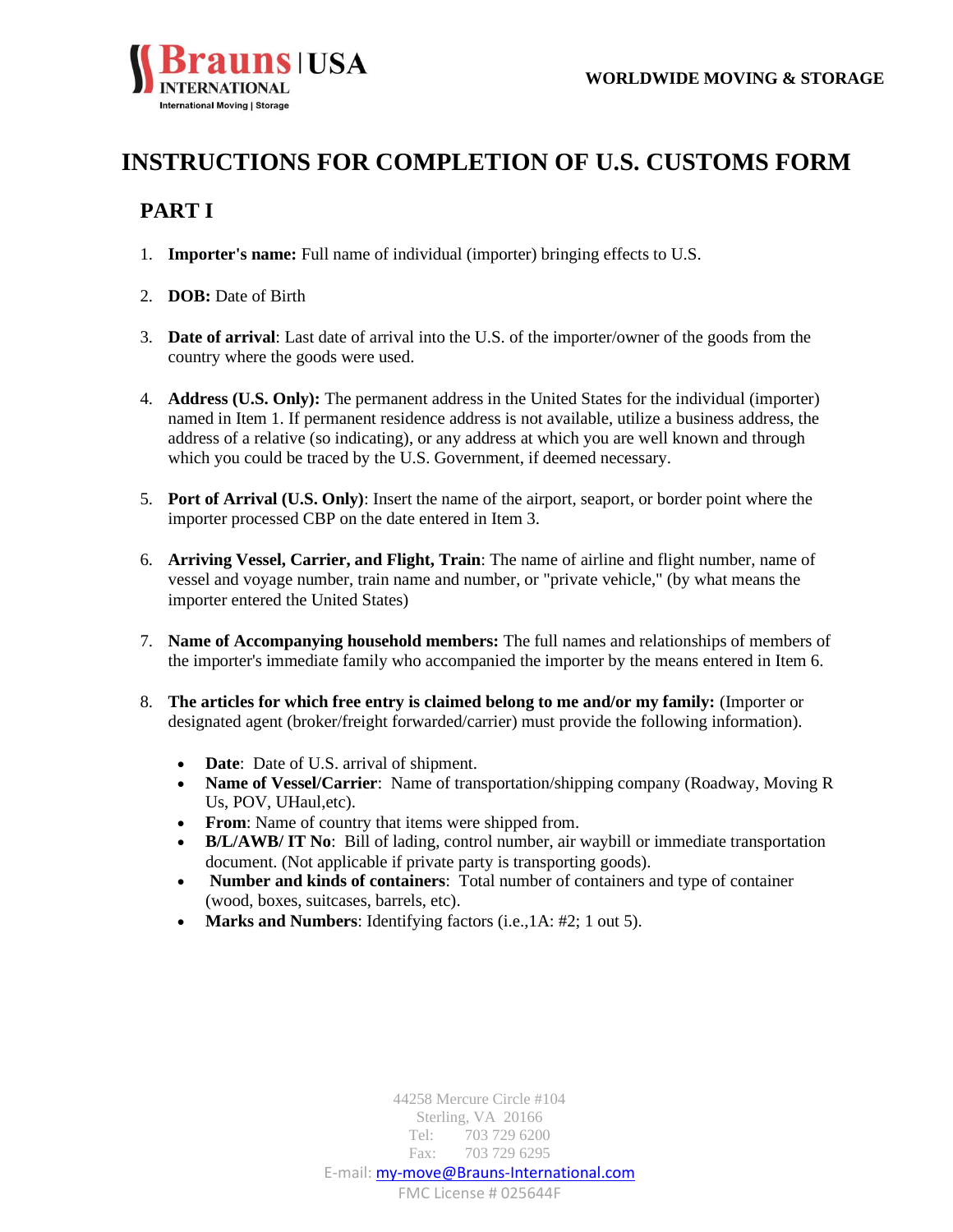

### **PART II: (To be completed by all persons except U.S. personnel and evacuees)**

U.S. personal, military personnel and their families, personnel of other U.S. Government agencies and their dependents, or civilian personnel under contract to the U.S. Government who are *traveling* under U.S. Government *travel* orders.

**Residency**: If you are still maintaining a permanent residence overseas, please check the block marked *"is."* If you are entering the United States to take up permanent residence, please check the block marked *"was."*

- **Name of Country:** Please enter the name of country of your last residence.
- **Length of Time:** The length of time in which you resided in that country.
- **Residency status upon my/our arrival:**

*Returning resident:* is a citizen of the United States (U.S), or a person who has formerly resided in the U.S., (including American citizens who are residents of Guam, American Samoa, the Commonwealth of the Northern Mariana Islands (CNMI), or the U.S. Virgin Islands) who are returning from abroad. In order to be classified as a returning resident, it must be understood that your time out of the country was for a temporary period. If your intent was to move abroad permanently (i.e.: you married a nonresident), and after a time your plans unexpectedly changed (i.e.: you became divorced), your return to the U.S. may be classified as a nonresident move. If you have lived abroad for more than three years, you may enter as a nonresident.

*Non-resident:* First-time immigrants to the United States are considered to be nonresidents the first time they enter the United States. Persons who were U.S. residents at one time, but who moved abroad and did not intend to move back to the U.S. may also be considered "nonresidents" if their plans change and they do move back to the U.S.

#### **a**. **Emigrating to the U.S.**: First time immigrant.

**b**. **Visiting the U.S.**: Temporary visitors/non-immigrants - i.e.: students, TNs, and part time residents such as snowbirds**.**

**Statement of Eligibility For Free Entry if Articles**: Mark statements that apply to the articles being imported -- note that more than one statement may be marked. Note choice between household goods and personal effects (B).

### **PART III: (To be completed by U.S. personnel and evacuees Only)**

This section should only be completed if the individual named in Item 1 above has been residing outside of the United States under official *travel* orders issued by the Government of the United States and when the return to the United States is being made under official *travel* orders issued by the Government of the United States. This section may apply to military personnel and their families, personnel of other U.S.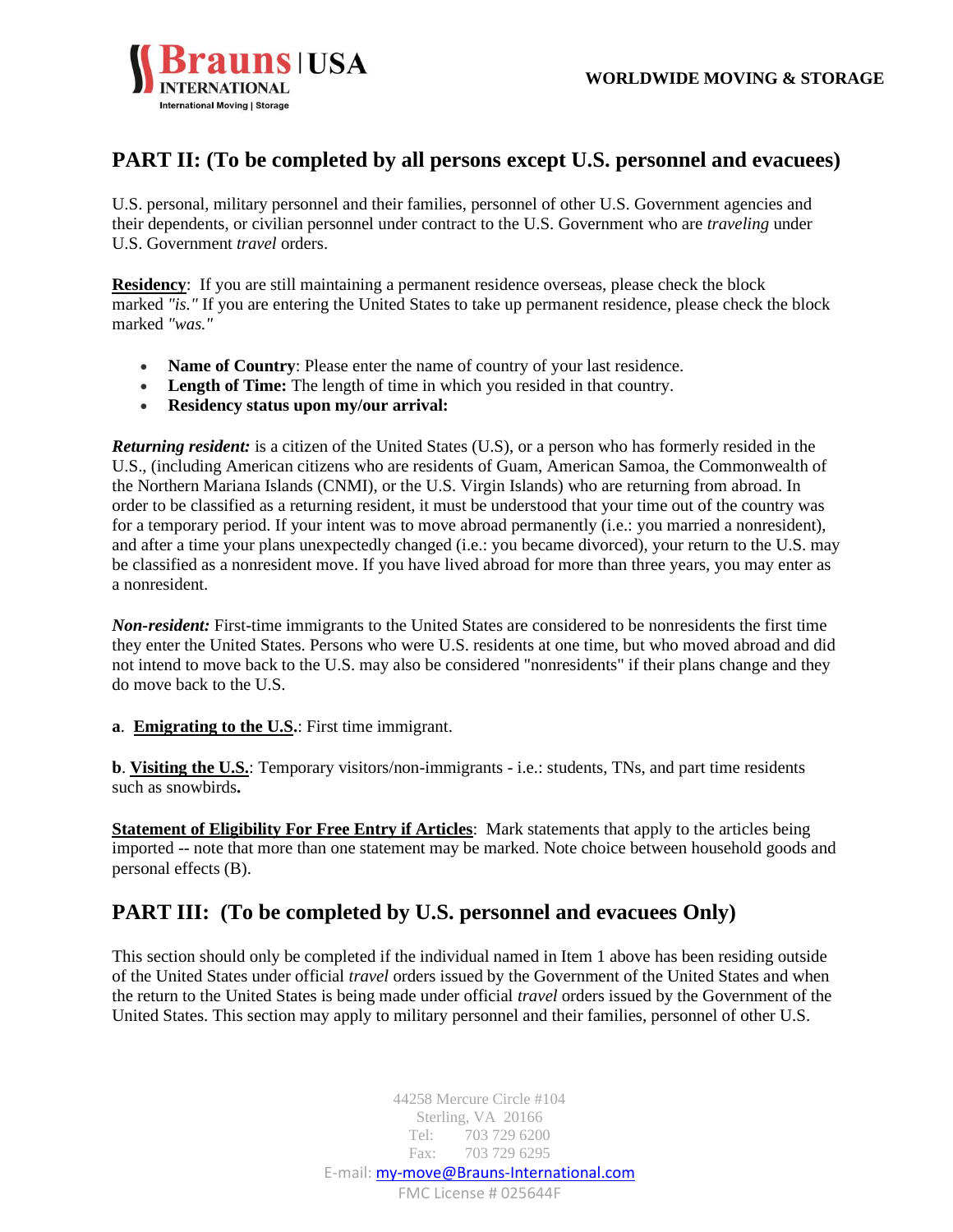

Government agencies and their dependents, or civilian personnel under contract to the U.S. Government who are *traveling* under U.S. Government *travel* orders.

- 1. **Date of importer's last departure from U.S.**: The date on which you last departed from the United States. It is recommended that the point of departure and the means of transportation also be indicated.
- 2. **Copy of the importers** *travel* **orders is attached and the orders were issued**: Insert the date on which the Government *travel* orders were issued specifically stating return to the United States. Make certain a copy of the *travel* orders is attached to CBP Form 3299.

### **PART IV: (To be completed by All Persons seeking Free Entry of Articles).**

More than one statement can apply. Any items covered by any of the statements marked must be declared on the reverse of the Form 3299, under item D.

#### **A. For U.S. Personnel, Evacuees, Residents and Non-Residents:**

- 1. **Articles for the account of other persons -** This also include gifts that you are bringing into the U.S. for other individuals.
- 2. **Articles for sale or commercial use -** If this item is checked, an additional CBP entry may be required for those items being imported for sale or commercial use.
- 3. **Firearms and/or ammunition -** If these articles are included in the shipment, additional forms from the Bureau of Alcohol, Tobacco, Firearms and Explosives must be completed. If the additional forms, which may include an Import Permit, are not available at the time the shipment is available for customs clearance,
- 4. **Alcoholic articles of all types or tobacco products - I**ndividual U.S. states may restrict or prohibit the importation of such articles into their respective states. The individual state may require payment of state excise taxes. Payment of the U.S. state excise taxes must be paid before the shipment will be released at the port of entry.
- 5. **Fruits, plants, seeds, meats, or birds -** Advise that, if necessary, subject to FDA or APHIS inspection
- 6. **Fish, wildlife, animal products thereof -** All such imports are subject to health, quarantine, agriculture, or wildlife requirements and prohibitions. (CITES, FWS 3177)

#### **B. For Residents and Non-Residents ONLY:**

- 1. **Foreign household effects acquired abroad and used less than one year***.* Any articles under this will be dutiable
- 2. **Foreign household effects acquired abroad and used more than one year.** Articles declared under this category may not be subject to duty.

#### **C. For Resident ONLY:**

1. Personal effects acquired aboarc are dutiable if used less than one year. Clothing is also considered personal effects.